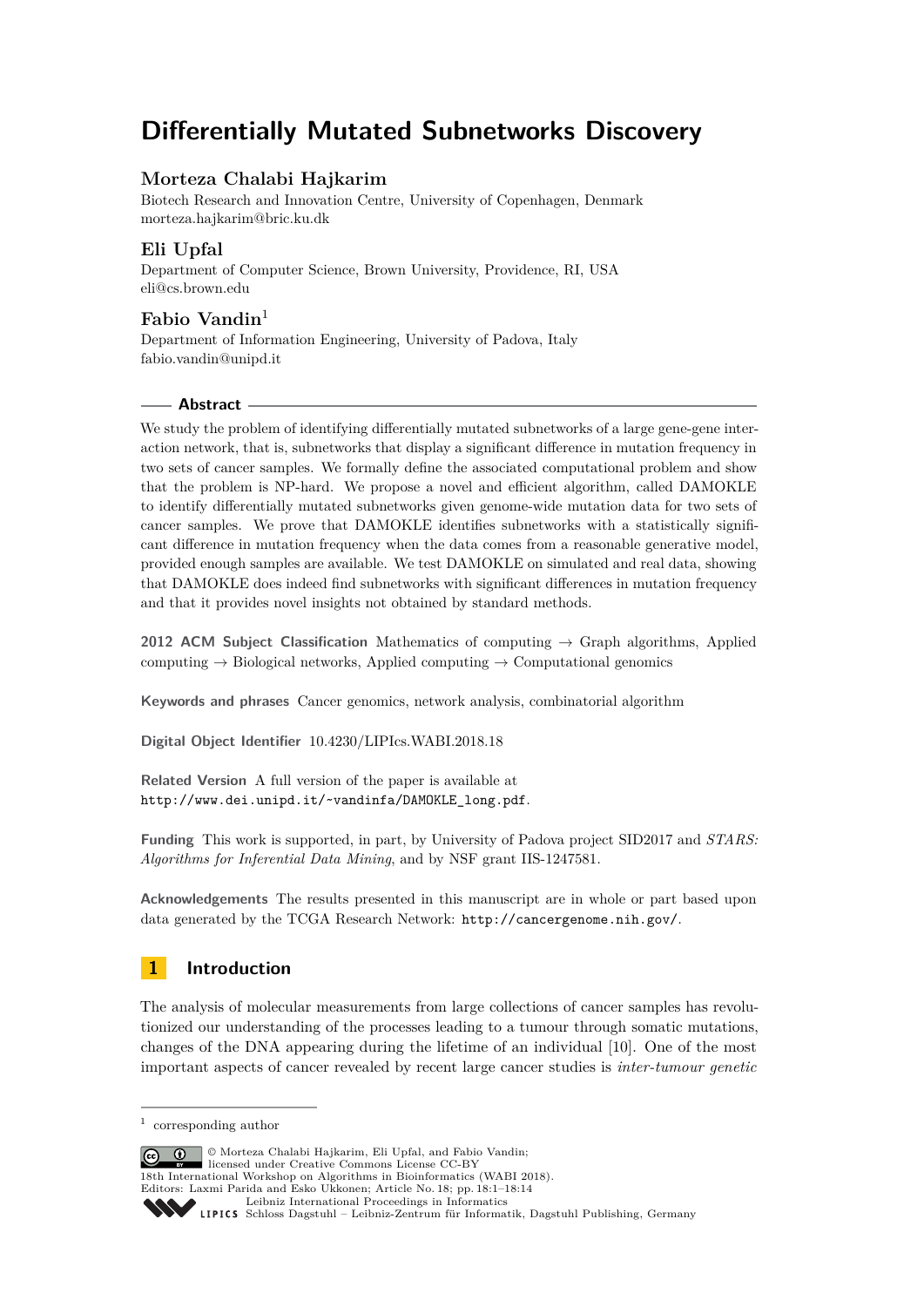#### <span id="page-1-0"></span>**18:2 Differentially Mutated Subnetworks Discovery**



 $\mathcal{O}(\mathbb{R}^d)$ **Figure 1** Identification of subnetworks with significant difference in mutation frequency in two set of samples  $\mathcal{C}, \mathcal{D}$ . The blue subnetwork is significantly more mutated in  $\mathcal{D}$  than in  $\mathcal{C}$ , but it is not be detected by methods that look for the most significantly mutated subnetworks in  $\mathcal C$  or in  $\mathcal D$  or in  $\mathcal{C} \cup \mathcal{D}$ , since the orange subnetwork is in each case mutated at much higher frequency.

*heterogeneity*: each tumour presents hundreds-thousands mutations and no two tumours harbour the same set of DNA mutations [\[23\]](#page-12-0).

One of the fundamental problems in the analysis of somatic mutations is the identification of the handful of *driver mutations* (i.e., mutations related to the disease) of each tumour, detecting them among the thousands or tens of thousands that are present in each tumour genome [\[32\]](#page-13-1). Inter-tumour heterogeneity renders the identification of driver mutations, or of driver genes (genes containing driver mutations), extremely difficult, since only few genes are mutated in a relatively large fraction of samples while most genes are mutated in a low fraction of samples in a cancer cohort [\[28\]](#page-12-1).

Recently, several analyses (e.g, [\[18,](#page-12-2) [12\]](#page-11-1)) have shown that interaction networks provide useful information to discover driver genes by identifying groups of interacting genes, called *pathways*, in which each gene is mutated at relatively low frequency while the entire group has one or more mutations in a significantly large fraction of all samples. Several network-based methods have been developed to identify groups of interacting genes mutated in a significant fraction of tumours of a given type and have been shown to improve the detection of driver genes compared to methods that analyze genes in isolation [\[18,](#page-12-2) [26,](#page-12-3) [13,](#page-11-2) [7\]](#page-11-3).

The availability of molecular measurements in a large number of samples for different cancer types have also allowed *comparative* analyses of mutations in cancer [\[11,](#page-11-4) [14,](#page-11-5) [18\]](#page-12-2). Such analyses usually analyze large cohorts of different cancer types as a whole employing methods to find genes or subnetworks mutated in a significant fraction of tumours in *one* cohort, and also analyze each cancer type individually, with the goal to identify:

- **i)** pathways that are common to various cancer types;
- **ii)** pathways that are specific to a given cancer type.

For example, [\[18\]](#page-12-2) analyzed 12 cancer types and identified subnetworks (e.g., a TP53 subnetwork) mutated in most cancer types as well as subnetworks (e.g., a MHC subnetwork) enriched for mutations in one cancer type. In addition, comparative analyses may also be used for the identification of mutations of clinical relevance [\[35\]](#page-13-2). For example: comparing mutations in a patients that responded to a given therapy with mutations in patients (of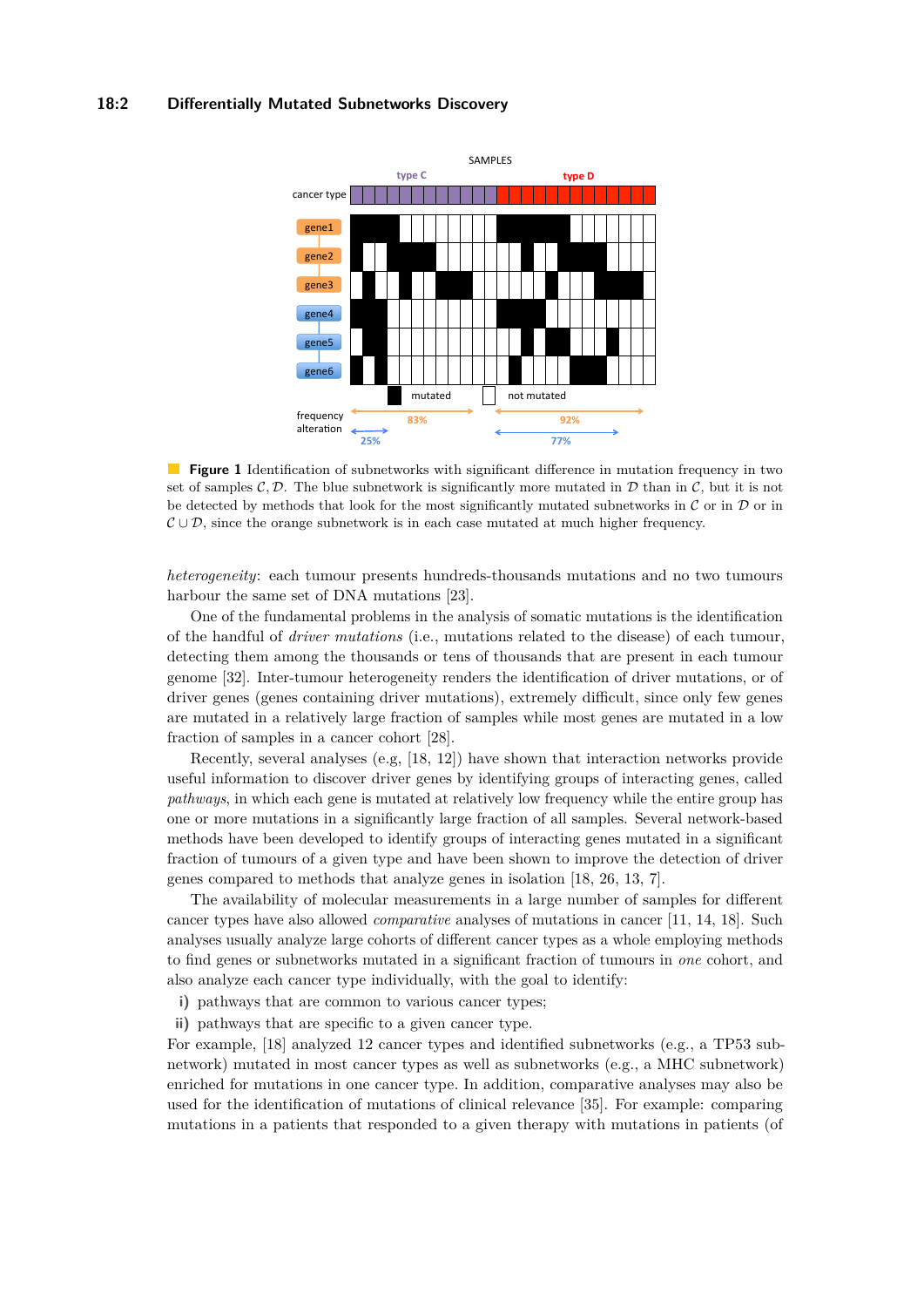#### **M. C. Hajkarim, E. Upfal, and F. Vandin 18:3**

the same cancer type) that did not respond to the same therapy may identify genes and subnetworks associated with response to therapy; comparing mutations in patients whose tumours metastasized with mutations in patients whose tumours did not metastasize may identify mutations associated with the insurgence of metastases.

Pathways that are significantly mutated only in a specific cancer type may not be identified by analyzing one cancer type at the time or all samples together (Figure [1\)](#page-1-0), but, interestingly, to the best of our knowledge no method has been designed to *directly* identify sets of interacting genes that are significantly more mutated in a set of samples compared to another. The task of finding such sets is more complex than the identification of subnetworks significantly mutated in a set of samples, since subnetworks that have a significant difference in mutations in two sets may display relatively modest frequency of mutation in both set of samples, whose difference can be assessed as significant only by the joint analysis of both sets of samples.

**Related Work.** Several methods have been designed to analyze different aspects of somatic mutations in a large cohort of cancer samples in the context of networks. Some methods analyze mutations in the context of known pathways to identify the ones significantly enriched in mutations (e.g., [\[30\]](#page-12-4)). Other methods combine mutations and large interaction networks to identify cancer subnetworks [\[29,](#page-12-5) [18,](#page-12-2) [5\]](#page-11-6). Networks and somatic mutations have also been used to prioritarize mutated genes in cancer [\[26,](#page-12-3) [13,](#page-11-2) [16,](#page-12-6) [24,](#page-12-7) [4\]](#page-11-7) and for patients stratification [\[12,](#page-11-1) [17\]](#page-12-8). Some of these methods have been used for the identification of common mutation patterns or subnetworks in several cancer types [\[18,](#page-12-2) [11\]](#page-11-4), but to the best of our knowledge no method has been designed to identify mutated subnetworks with a significant difference in two cohorts of cancer samples.

Few methods studied the problem of identifying subnetworks with significant differences in two sets of cancer samples using data other than mutations. [\[8\]](#page-11-8) studied the problem of identifying optimally discriminative subnetworks of a large interaction network using gene expression data. [\[20\]](#page-12-9) developed a procedure to identify statistically significant changes in the topology of biological networks. Such methods cannot be readily applied to find subnetworks with significant difference in mutation frequency in two sets of samples. Other related work use gene expression to characterize different cancer types: [\[33\]](#page-13-3) defined a pathway-based score that clusters samples by cancer type, while [\[15\]](#page-12-10) defined pathway-based features used for classification in various settings.

**Our Contribution.** In this work we study the problem of finding subnetworks with frequency of mutation that is significantly different in two sets of samples. In particular, our contributions are fourfold. First, we propose a combinatorial formulation for the problem of finding subnetworks significantly more mutated in one set of samples than in another and prove that such problem is NP-hard. Second, we propose DifferentiAlly Mutated subnetwOrKs anaLysis in cancEr (DAMOKLE), a simple and efficient algorithm for the identification of subnetworks with a significant difference of mutation in two sets of samples, and analyze DAMOKLE proving that it identifies subnetworks significantly more mutated in one of two sets of samples under reasonable assumptions for the data. Third, we test DAMOKLE on simulated data, verifying experimental that DAMOKLE correctly identifies subnetworks significantly more mutated in a set of samples when enough samples are provided in input. Fourth, we test DAMOKLE on large cancer datasets comprising two cancer types, and show that DAMOKLE identifies subnetworks significantly associated with one of the two types which cannot be identified by state-of-the-art methods designed for the analysis of one set of samples.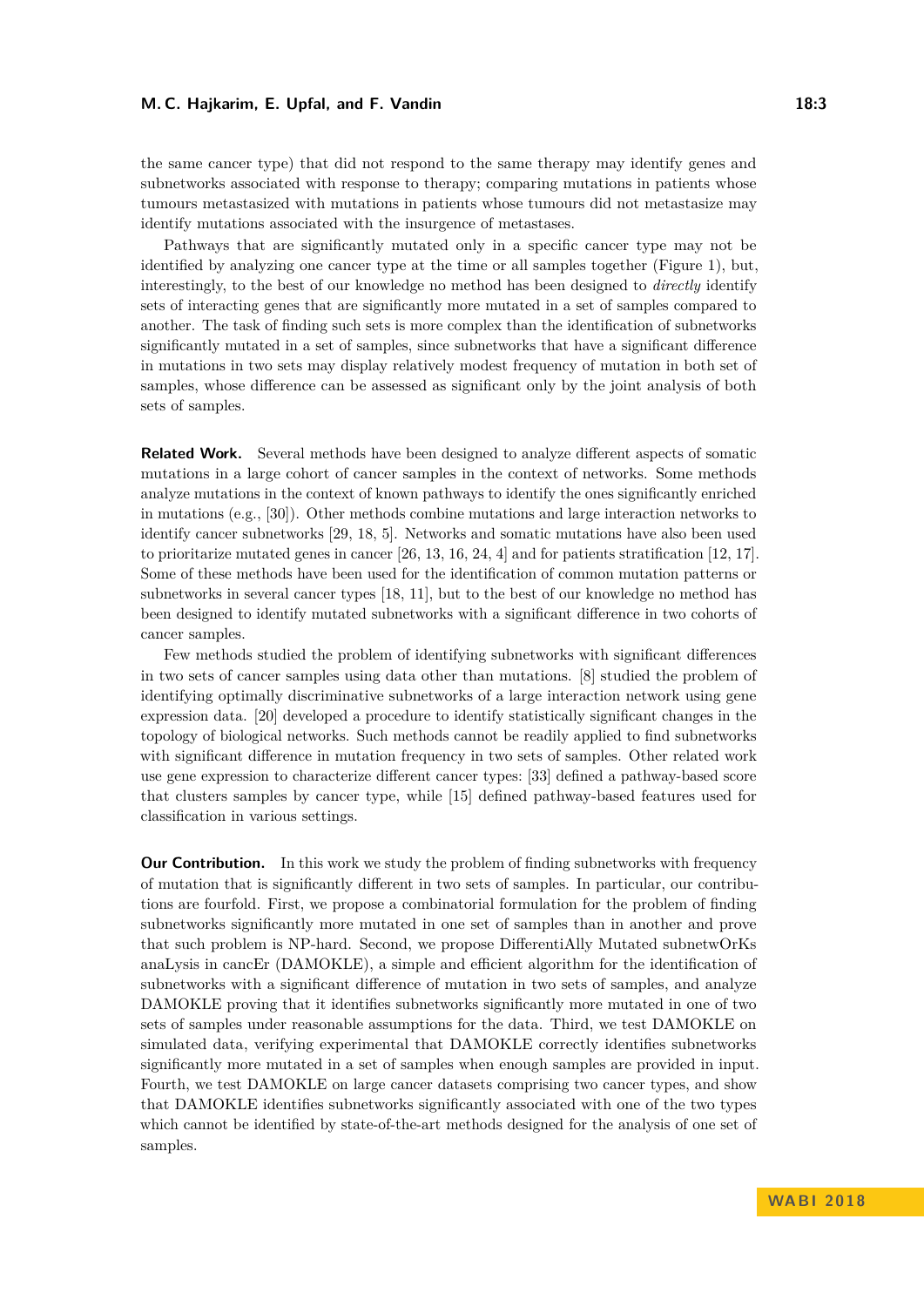#### **18:4 Differentially Mutated Subnetworks Discovery**

# **2 Methods and Algorithms**

This section presents the problem we study, the algorithm we propose for its solution, and the analysis of our algorithm. In particular, Section [2.1](#page-3-0) formalizes the computational problem we consider; Section [2.2](#page-4-0) presents DifferentiAlly Mutated subnetwOrKs anaLysis in cancEr (DAMOKLE), our algorithm for the solution of the computational problem; Section [2.3](#page-4-1) describes the analysis of DAMOKLE under a reasonable generative model for mutations; Section [2.4](#page-6-0) presents a formal analysis of the statistical significance of subnetworks obtained by DAMOKLE; and Section [2.5](#page-6-1) describes two permutation test to assess the significance of the results of DAMOKLE for limited sample sizes.

### <span id="page-3-0"></span>**2.1 Computational Problem**

We are given measurements on mutations in *m* genes  $\mathcal{G} = \{1, \ldots, m\}$  on two sets  $\mathcal{C} =$  ${c_1, \ldots, c_{n_c}}$ ,  $\mathcal{D} = {d_1, \ldots, d_{n_p}}$  of samples. Such measurements are represented by two matrices *C* and *D*, of dimension  $m \times n_C$  and  $m \times n_D$ , respectively, where  $n_C$  (resp.,  $n_D$ ) is the number of samples in C (resp., D).  $C(i, j) = 1$  (resp.,  $D(i, j) = 1$ ) if gene *i* is mutated in the *j*-th sample of C (resp., D) and  $C(i, j) = 0$  (resp.,  $D(i, j) = 0$ ) otherwise. We are also given an (undirected) graph  $G = (V, E)$ , where vertices  $V = \{1, \ldots, m\}$  are genes and  $(i, j) \in E$  if gene *i* interacts with gene *j* (e.g., the corresponding proteins interact).

Given a set of genes  $S \subset \mathcal{G}$ , we define the indicator function  $c_S(c_i)$  with  $c_S(c_i) = 1$  if at least one of the genes of *S* is mutated in sample  $c_i$ , and  $c_S(c_i) = 0$  otherwise. We define  $c_S(d_i)$  analogously. We define the *coverage*  $c_S(\mathcal{C})$  of *S* in C as the fraction of samples in C for which at least one of the genes in *S* is mutated in the sample, that is  $c_S(\mathcal{C}) = \frac{\sum_{i=1}^{n_C} c_S(c_i)}{n_C}$ *n<sup>C</sup>* and, analogously, define the *coverage*  $c_S(\mathcal{D})$  of *S* in  $\mathcal{D}$  as  $c_S(\mathcal{D}) = \frac{\sum_{i=1}^{n_D} c_S(d_i)}{n_D}$  $\frac{1}{n_D}$ .

We are interested in identifying sets of genes *S*, with  $|S| \leq k$ , corresponding to connected subgraphs in *G* and displaying a *significant* difference in coverage between  $\mathcal{C}$  and  $\mathcal{D}$ , i.e., with a high value of  $|c_S(\mathcal{C}) - c_S(\mathcal{D})|$ . We define the *differential coverage*  $dc_S(\mathcal{C}, \mathcal{D})$  as  $dc_S(\mathcal{C}, \mathcal{D}) = c_S(\mathcal{C}) - c_S(\mathcal{D}).$ 

In particular, we study the following computational problem.

**The Differentially Mutated Subnetworks Discovery problem:** *Given a value*  $\theta$  *with*  $\theta \in [0, 1]$ , find all connected subgraphs *S* of *G* of size  $\leq k$  such that  $dc_S(\mathcal{C}, \mathcal{D}) \geq \theta$ .

Note that by finding sets that maximize  $dc_S(\mathcal{C}, \mathcal{D})$  we identify sets with significantly more mutations in C than in D, while to identify sets with significantly more mutations in  $D$ than in C we need to find sets maximizing  $dc_S(\mathcal{D}, \mathcal{C})$ . In addition, note that a subgraph *S* in the solution may contain genes that are not mutated in  $\mathcal{C} \cup \mathcal{D}$  but that are needed for the connectivity of *S*.

We have the following. (Omitted proofs can be found in the long version of the paper available at: [http://www.dei.unipd.it/~vandinfa/DAMOKLE\\_long.pdf](http://www.dei.unipd.it/~vandinfa/DAMOKLE_long.pdf).)

#### ▶ **Theorem 1.** *The Differentially Mutated Subnetworks Discovery problem is NP-hard.*

**Proof.** The proof is by reduction from the connected maximum coverage problem [\[29\]](#page-12-5). In the connected maximum coverage problem we are given a graph *G* defined on a set  $V = \{v_1, \ldots, v_n\}$  of *n* vertices, a family  $P = \{P_1, \ldots, P_n\}$  of subsets of a universe *I* (i.e.,  $P_i \in 2^I$ , with  $P_i$  being the subset of *I covered* by  $v_i \in V$  and value *k*, and we want to find the subgraph  $C^* = \{v_{i_1}, \ldots, v_{i_k}\}\$  with *k* nodes of *G* that maximizes  $|\cup_{j=1}^k P_{i_j}|$ .

Given an instance of the connected maximum coverage problem, we define an instance of the Differentially Mutated Subnetworks Discovery problem as follows: the set  $\mathcal G$  of genes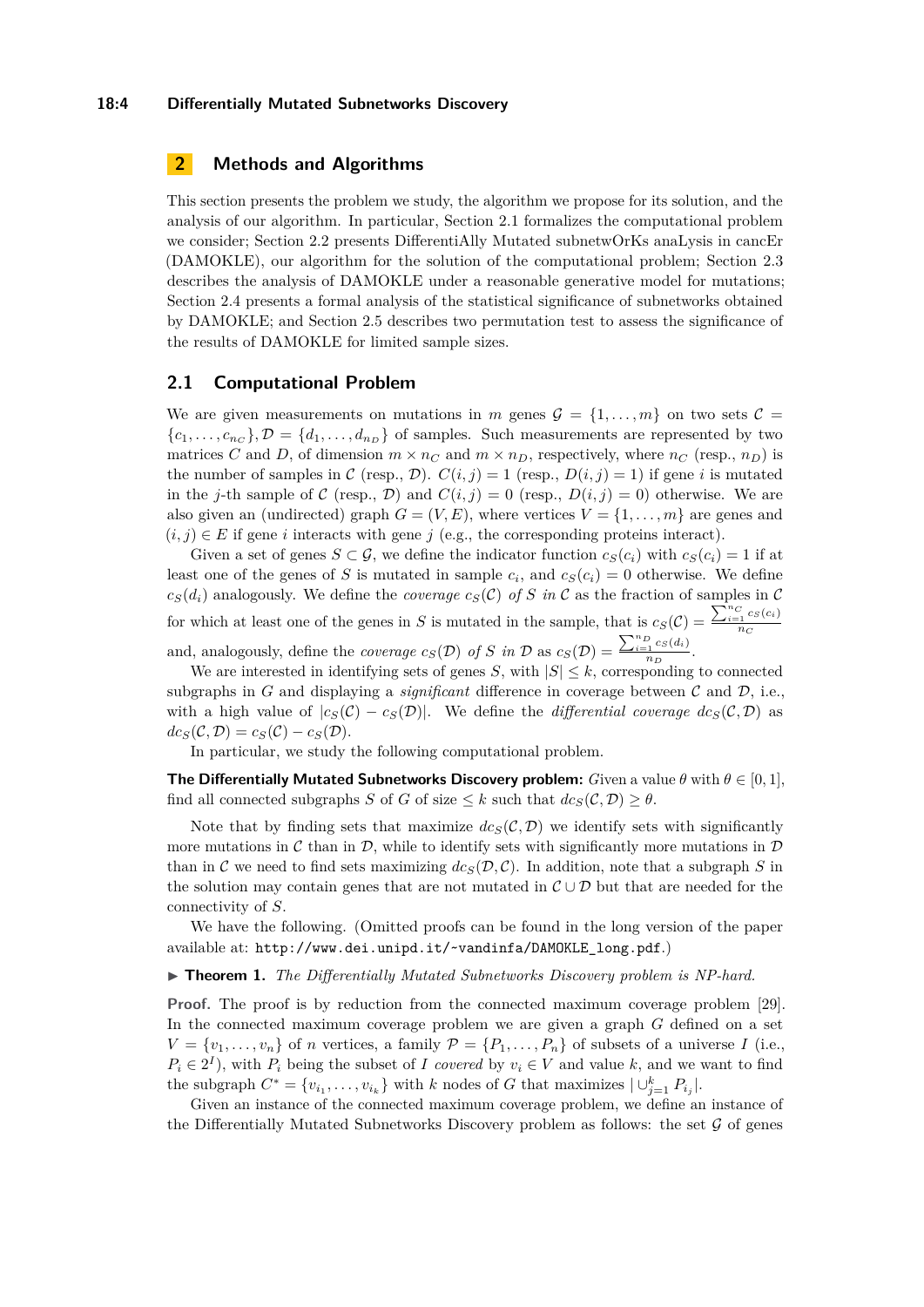<span id="page-4-2"></span>corresponds to the set *V* of vertices of *G* in the connected maximum coverage problem, and the graph  $G$  is the same as in the instance of the maximum coverage instance; the set  $C$  is given by the set *I* and the matrix *C* is defined as  $C_{i,j} = 1$  if  $i \in P_j$ , while  $\mathcal{D} = \emptyset$ .

Note that for any subgraph *S* of *G*, the differential coverage  $dc_D(\mathcal{C}, \mathcal{D}) = c_S(\mathcal{C}) - c_S(\mathcal{D}) =$  $c_S(\mathcal{C})$  and  $c_S(\mathcal{C}) = |\bigcup_{g \in S} P_g|/|I|$ . Since |*I*| is the same for all solutions, the optimal solution of the Differentially Mutated Subnetworks Discovery instance corresponds to the optimal solution to the connected maximum coverage instance, and viceversa.

# <span id="page-4-0"></span>**2.2 Algorithm**

We now describe DifferentiAlly Mutated subnetwOrKs anaLysis in cancEr (DAMOKLE), an algorithm to solve the Differentially Mutated Subnetworks Discovery problem. DAMOKLE takes in input mutation matrices  $C$  and  $D$  for two sets  $C$ ,  $D$  of samples, a (gene-gene) interaction graph *G*, and integer *k*, and a real value  $\theta \in [0,1]$ , and returns subnetworks *S* of *G* with  $\leq k$  vertices and differential coverage  $dc_S(\mathcal{C}, \mathcal{D}) \geq \theta$ . Subnetworks reported by DAMOKLE are also *maximal* (no edge can be added to *S* while maintaining  $|S| \leq k$  *and*  $dc_S(\mathcal{C}, \mathcal{D}) \geq \theta$ ). DAMOKLE is described in Algorithm [1.](#page-4-2) DAMOKLE starts by considering each edge  $e = \{u, v\} \in E$  of *G* with differential coverage  $dc_{\{u, v\}}(\mathcal{C}, \mathcal{D}) \geq \theta/(k-1)$ , and for each such *e* identifies subnetworks including *e* to be reported in output using Algorithm [2.](#page-5-0)

 $GETSOLUTIONS$ , described in Algorithm [2,](#page-5-0) is a recursive algorithm that, give a current subgraph *S*, identifies all maximal connected subgraphs  $S'$ ,  $|S'| \leq k$ , containing *S* and with  $dc<sub>S'</sub>(C, D) > \theta$ . This is obtained by expanding *S* one edge at the time and stopping when the number of vertices in the current solution is *k* or when the addition of no vertex leads to an increase in differential coverage  $dc_S(\mathcal{C}, \mathcal{D})$  for the current solution *S*. In Algorithm [2,](#page-5-0) *N*(*S*) refers to the set of edges with exactly one vertex in the set *S*.

The motivation for design choices of DAMOKLE are provided in the next section.

# <span id="page-4-1"></span>**2.3 Analysis of DAMOKLE**

The design and analysis of DAMOKLE are based on the following generative model for the underlying biological process.

#### **Model**

For each gene  $i \in \mathcal{G} = \{1, 2, ..., m\}$  there is an a-priori probability  $p_i$  of observing a mutation in gene *i*. Let  $H \subset \mathcal{G}$  be the connected subnetwork of up to k genes that is differentially mutated in samples of  $\mathcal{C}$  w.r.t. samples of  $\mathcal{D}$ . Mutations in our samples are taken from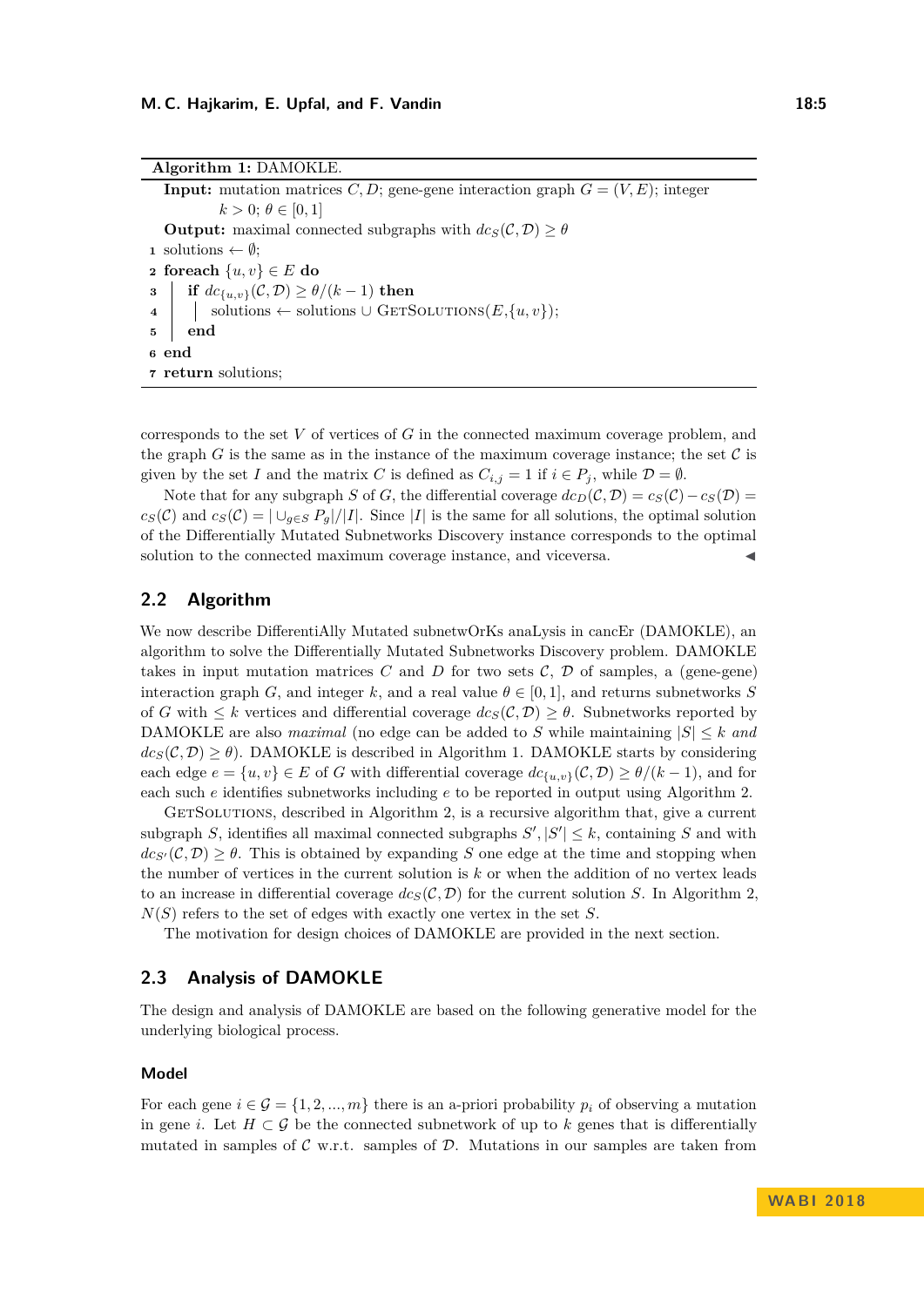Algorithm 2: GETSOLUTIONS. **Input:** set *E* of edges of the graph; current subgraph (solution) *S* **Output:** maximal connected subgraphs containing *S* with  $dc_S(\mathcal{C}, \mathcal{D}) \geq \theta$  nextEdges  $\leftarrow \emptyset$ ; **foreach**  $e \in N(S)$  **do if**  $dc_{S \cup \{e\}}(\mathcal{C}, \mathcal{D}) \geq dc_S(\mathcal{C}, \mathcal{D})$  **then** nextEdges ← nextEdges ∪{*e*}; **4 end if**  $|\text{nextEdges}| = 0$  **OR**  $|S| = k$  **then | if**  $dc_S(\mathcal{C}, \mathcal{D}) \geq \theta$  **then return** *S*; **7 end** newSols  $\leftarrow \emptyset$ ; **foreach**  $e \in \text{nextEdges}$  **do** newSols ← newSols ∪ GETSOLUTIONS( $E, S \cup \{e\}$ ); **return** newSols;

<span id="page-5-0"></span>two related distributions. In the "control" distribution *F* a mutation in gene *i* is observed with probability  $p_i$  independent of other genes' mutations. The second distribution  $F_H$  is analogous to the distribution *F* but we condition on the event  $E(H) =$ "at least one gene in *H* is mutated in the sample".

For genes not in *H*, all mutations come from distribution *F*. For genes in *H*, in a perfect experiment with no noise we would assume that samples in  $\mathcal C$  are taken from  $F_H$  and samples from  $D$  are taken from  $F$ . However, to model realistic, noisy data we assume that with some probability q the "true" signal for a sample is lost, that is the sample from  $\mathcal C$  is taken from  $F$ . In particular, samples in C are taken with probability  $1 - q$  from  $F<sub>H</sub>$  and with probability q from *F*.

Let  $p$  be the probability that  $H$  has at least one mutation in samples from the control model *F*,  $p = 1 - \prod_{j \in H} (1 - p_j) \approx \sum_{j \in H} p_j$ . Clearly, we are only interested in sets  $H \subset \mathcal{G}$ with  $p \ll 1$ .

If we focus on individual genes, the probability gene  $i$  is mutated in a sample from  $D$ is  $p_i$ , while the probability that it is mutated in a sample from C is  $\frac{(1-q)p_i}{1-\prod_{j\in H}(1-p_j)} + qp_i$ . Such a gap may be hard to detect with a small number of samples. On the other hand, the probability of  $E(H)$  (i.e., of at least one mutation in the set  $H$ ) in a sample from  $\mathcal C$  is  $(1 - q) + q(1 - \prod_{j \in H} (1 - p_j)) = 1 - q + qp$ , while the probability of  $E(H)$  in a sample from  $\mathcal{D}$  is  $1 - \prod_{j \in H} (1 - p_j) = p$  which is a more significant gap, when  $p \ll 1$ .

The efficiency of DAMOKLE is based on two fundamental results. First we show that it is sufficient to start the search only in edges with relatively high discrepancy.

**Proposition 1.** *If*  $dc_S(\mathcal{C}, \mathcal{D}) \geq \theta$ , then, in the above generating model, with high probability  $($ *asymptotic in*  $n_C$  *and*  $n_D$ *)* there exist an edge  $e \in S$  *such that*  $d c_{\{e\}}(C, D) \geq (\theta - \epsilon)/(k - 1)$ *, for any*  $\epsilon > 0$ *.* 

The second result motivates the choice, in Algorithm [2,](#page-5-0) of adding only edges that increase the score of the current solution (and to stop if there is no such edge).

▶ **Proposition 2.** *If subgraph S can be partitioned as*  $S = S' \cup \{j\} \cup S''$ *, and*  $dc_{S' \cup \{j\}}(C, D)$  <  $dc_{S'}(\mathcal{C}, \mathcal{D}) - pp_j$ , then with high probability (asymptotic in  $n_{\mathcal{D}}$ )  $dc_{S\setminus\{j\}}(\mathcal{C}, \mathcal{D}) > dc_S(\mathcal{C}, \mathcal{D})$ .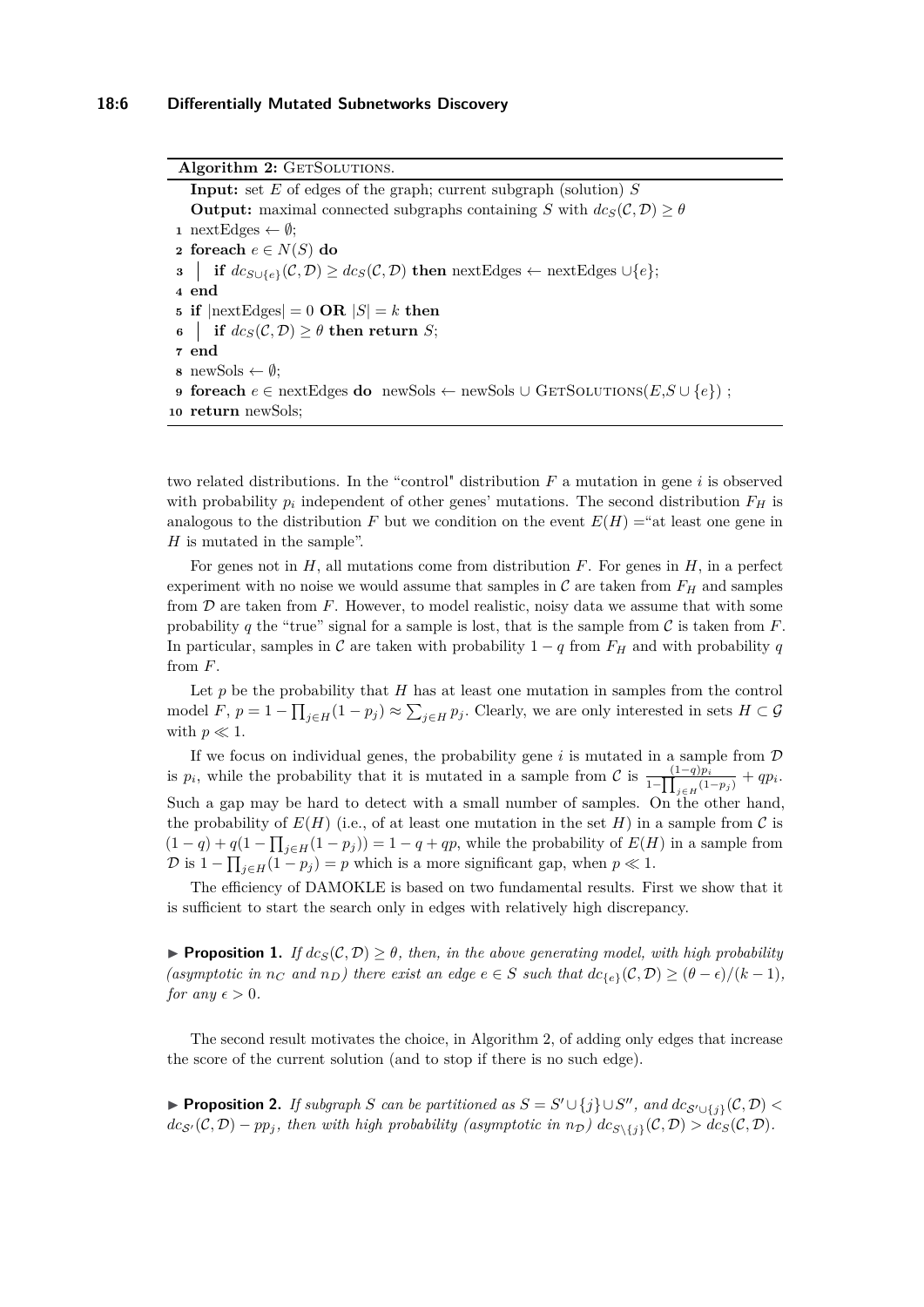### <span id="page-6-0"></span>**2.4 Statistical Significance of the Results**

To compute a threshold that guarantees statistical confidence of our finding, we first compute a bound on the gap in a non significant set.

<span id="page-6-2"></span> $\triangleright$  **Theorem 2.** *Assume that S is not a significant set, i.e., C* and *D have the same distribution on S, then*

 $Prob(dc_S(\mathcal{C}, \mathcal{D}) > \epsilon) \leq 2e^{-2\epsilon^2 n_c n_{\mathcal{D}}/(n_c + n_{\mathcal{D}})}.$ 

Let  $N_k$  be the set of subnetworks under consideration, or the set of all connected components of size  $\leq k$ . We use Theorem [2](#page-6-2) to obtain guarantees on the statistical significance of the results of DAMOKLE in terms of the Family-Wise Error Rate (FWER) or of the False Discovery Rate (FDR) as follows:

- $\blacksquare$  FWER: if we want to find just the subnetwork with significant maximum differential coverage, to bound the FWER of our method by  $\alpha$  we use the maximum  $\epsilon$  such that  $N_k 2e^{-2\epsilon^2 n_c n_D/(n_c+n_D)} \leq \alpha.$
- FDR: if we want to find several significant subnetworks with high differential coverage, to bound the FDR by  $\alpha$  we use the maximum  $\epsilon$  such that  $N_k 2e^{-2\epsilon^2 n_c n_D/(n_c+n_D)}/n(\alpha) \leq \alpha$ , where  $n(\alpha)$  is the number of sets with differential coverage  $\geq \epsilon$ .

### <span id="page-6-1"></span>**2.5 Permutation Testing**

While Theorem [2](#page-6-2) shows how to obtain guarantees on the statistical significance of the results of DAMOKLE by appropriately setting  $\theta$ , in practice, due to relatively small sample sizes and to inevitable looseness in the theoretical guarantees, a permutation testing approach may be more effective in estimating the statistical significance of the results of DAMOKLE and provide more power for the identification of differentially mutated subnetworks.

We consider two permutation tests to assess the association of mutations in the subnetwork with the highest differential coverage found by DAMOKLE. The first test assesses whether the observed differential coverage can be obtained under the independence of mutations in genes by considering the null distribution in which each gene is mutated in a random subset (of the same cardinality as observed in the data) of all samples, independently of all other events. The second test assesses whether, under the observed marginal distributions for mutations in sets of genes, the observed differential coverage of a subnetwork can be obtained under the independence between mutations and samples' memberships (i.e., being a sample of  $\mathcal C$  or a sample of  $\mathcal D$ ), by randomly permuting the samples memberships.

Let  $dc_S(C, \mathcal{D})$  be the differential coverage observed on real data for the solution *S* with highest differential coverage found by DAMOKLE (for some input parameters). For both tests we estimate the *p*-value as follow:

- **1.** generate *N* (permuted) datasets from the null distribution;
- **2.** run DAMOKLE (with the same input parameters used on real data) on each of the *N* permuted datasets;
- **3.** let *x* be the number of permuted datasets in which DAMOKLE reports a solution with differential coverage  $\geq dc_S(\mathcal{C}, \mathcal{D})$ : then the *p*-value of *S* is  $(x+1)/(N+1)$ .

# **3 Results**

We implemented DAMOKLE in Python and tested it on simulated and on cancer data. Our experiments have been conducted on a Linux machine with 16 cores and 256 GB of RAM. All experiments required less than 10 MB of RAM and at most one day (for the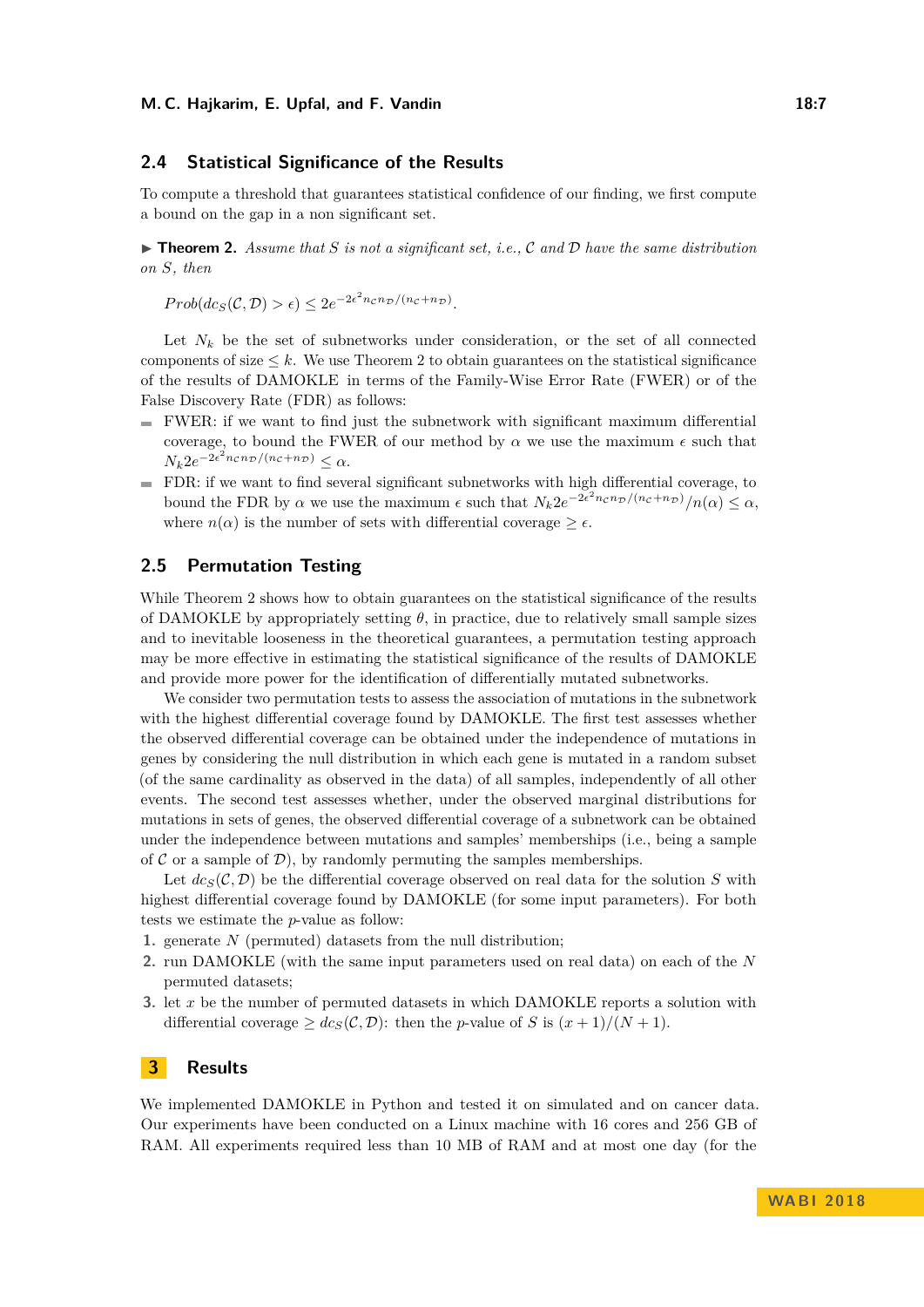<span id="page-7-3"></span>

**Figure 2** (a) Performance of DAMOKLE as a function of the differential coverage  $dc_S(\mathcal{C}, \mathcal{D})$ of subnetwork *S*. The figure shows (red) the fraction of times, out of 10 experiments, that the best solution corresponds to *S* and (blue) the fraction of genes in *S* that are reported in the best solution by DAMOKLE. For the latter, error bars show the standard deviation on the 10 experiments.  $n = 100$  and  $k = 5$  for all experiments. (b) Performance of DAMOKLE as a function of the number *k* of genes in subnetwork *S*.  $n = 100$  and  $dc_S(\mathcal{C}, \mathcal{D}) = 0.46$  for all experiments. (c) Performance of DAMOKLE as a function of the number *n* of samples in C, D.  $k = 10$  and  $d c_S(C, D) = 0.46$  for all experiments.

largest simulated datasets). For all our experiments we used as interaction graph *G* the HINT+HI[2](#page-7-0)012 network<sup>2</sup> [\[18\]](#page-12-2), a combination of the HINT network [\[9\]](#page-11-9) and the HI-2012 [\[34\]](#page-13-4) set of interactions. In all cases we considered only the subnetwork with the highest differential coverage among the ones returned by DAMOKLE. We first present the results on simulated data (Section [3.1\)](#page-7-1) and then present the results on cancer data (Section [3.2\)](#page-8-0).

# <span id="page-7-1"></span>**3.1 Simulated data**

We tested DAMOKLE on simulated data generated as follows. We simulate data assuming there is a subnetwork *S* of *k* genes with differential coverage  $dc_S(\mathcal{C}, \mathcal{D}) = c$ . In our simulations we set  $|\mathcal{C}| = |\mathcal{D}| = n$ . For each sample in  $\mathcal{D}$ , each gene g in G (including S) is mutated with probability  $p_q$ , independently of all other events. For samples in  $\mathcal{C}$ , we first mutated each gene g with probability  $p_q$  independently of all other events. We then considered the samples of  $\mathcal C$  without mutations in  $S$ , and for each such sample we mutated, with probability  $c$ , one gene of *S*, chosen uniformly at random. In this way *c* is the *expectation* of the differential coverage  $dc_S(\mathcal{C}, \mathcal{D})$ . For genes in  $G \setminus S$  we used mutation probabilities  $p_g$  estimated from oesophageal cancer data [\[22\]](#page-12-11). We considered only value of  $n \geq 100$ , consistent with sample sizes in most recent cancer sequencing studies<sup>[3](#page-7-2)</sup>.

The goal of our investigation using simulated data is to evaluate the impact of various parameters on ability of DAMOKLE to recover *S* or part of it. To evaluate the impact of such parameters, for each combination of parameters in our experiments we generated 10 simulated datasets and run DAMOKLE on each dataset with  $\theta = 0.01$ , recording

- **1.** the fraction of times that DAMOKLE reported *S* as the solution with the highest differential coverage, and
- **2.** the fraction of genes of *S* that are in the solution with highest differential coverage found by DAMOKLE.

We first investigated the impact of the differential coverage  $c = dc_S(\mathcal{C}, \mathcal{D})$ . We analyzed simulated datasets with  $n = 100$  samples in each class, where  $k = 5$  genes are part of the subnetwork *S*, for values of *c* = 0*.*1*,* 0*.*22*,* 0*.*33*,* 0*.*46*,* 0*.*6*,* 0*.*8,. We run DAMOKLE on each

<span id="page-7-0"></span><sup>2</sup> http://compbio-research.cs.brown.edu/pancancer/hotnet2/

<span id="page-7-2"></span> $3$  <https://dcc.icgc.org/>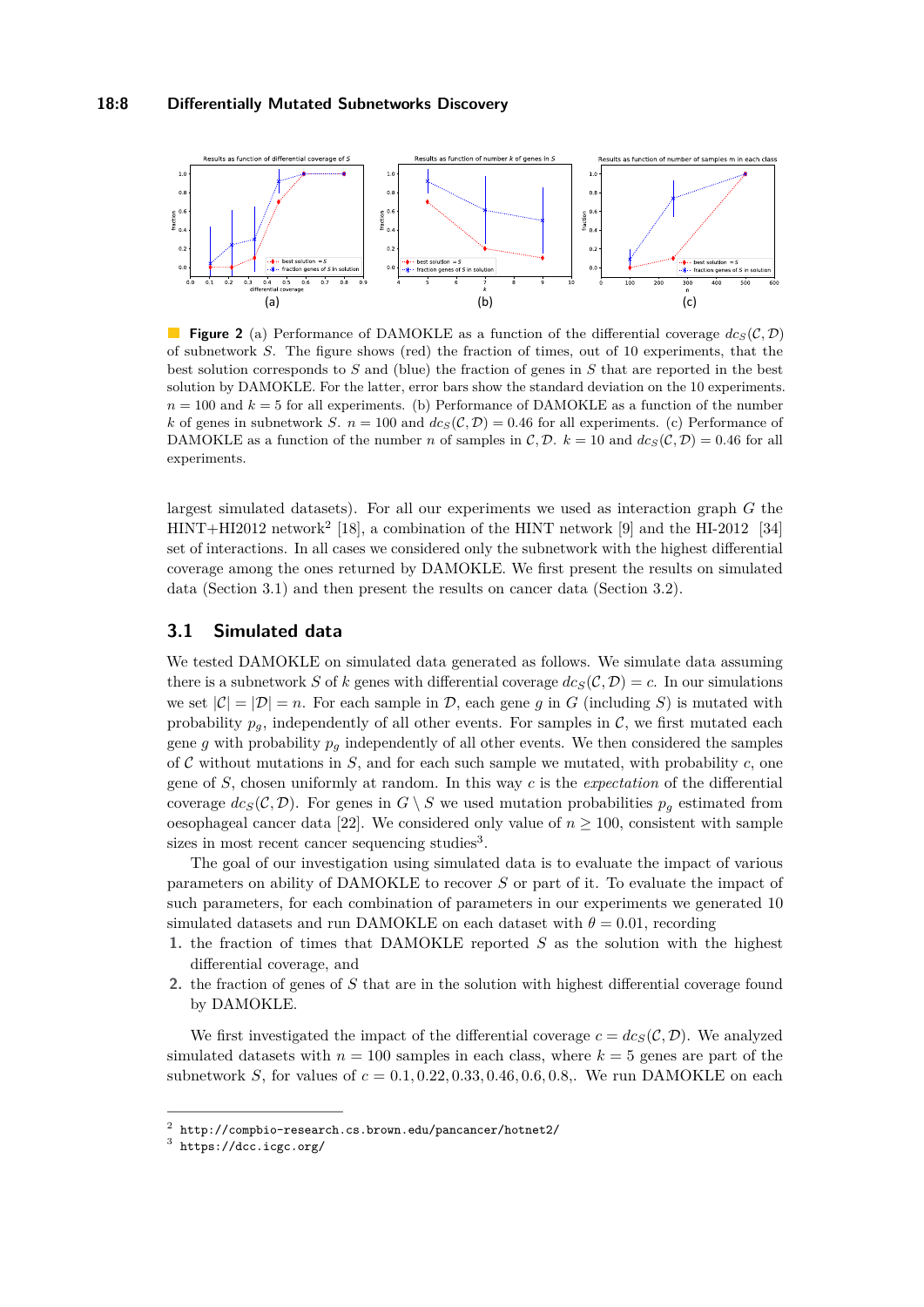dataset with  $k = 5$ . The results are shown in Figure [2\(](#page-7-3)a). For low values of the differential coverage c, with  $n = 100$  samples DAMOKLE never reports  $S$  as the best solution found and only a small fraction of the genes in *S* are part of the solution reported by DAMOKLE. However, as soon as the differential coverage is  $\geq 0.45$ , even with  $n = 100$  samples in each class DAMOKLE identifies the entire planted solution *S* most of the times, and even when the best solution does not entirely corresponds to *S*, more than 80% of the genes of *S* are reported in the best solution. For values of  $c > 0.6$ , DAMOKLE *always* reports the whole subnetwork *S* as the best solution. Given that many recent large cancer sequencing studies consider at least 200 samples, DAMOKLE will be useful to identify differentially mutated subnetworks in such studies.

We then tested the performance of DAMOKLE as a function of the number of genes *k* in *S*. We tested the ability of DAMOKLE to identify a subnetwork *S* with differential coverage  $dc_S(\mathcal{C}, \mathcal{D}) = 0.46$  in a dataset with  $n = 100$  samples in both C and D, when the number k of genes in *S* varies as  $k = 5, 7, 9$ . The results are shown in Figure [2\(](#page-7-3)b). As expected, when the number of genes in *S* increases, the fraction of times *S* is the best solution as well as the fraction of genes reported in the best solution by  $S$  decreases, and for  $k = 9$  the best solution found by DAMOKLE corresponds to *S* only 10% of the times. However, even for  $k = 9$ , on average most of the genes of *S* are reported in the best solution by DAMOKLE. Therefore DAMOKLE can be used to identify relatively large subnetworks mutated in a significantly different number of samples even when the number of samples is relatively low.

Finally, we tested the performance of DAMOKLE as the number of samples *n* in each set  $\mathcal{C}, \mathcal{D}$  increases. In particular, we tested the ability of DAMOKLE to identify a relatively large subnetwork *S* of  $k = 10$  genes with differential coverage  $dc_S(\mathcal{C}, \mathcal{D}) = 0.46$  as the number of samples *n* increases. We analyzed simulated datasets for  $n = 100, 250, 500$ . The results are shown in Figure [2.](#page-7-3) For  $n = 100$ , when  $k = 10$ , DAMOKLE never reports S as the best solution and only a small fraction of all genes in *S* are reported in the solution. However, for  $n = 250$ , while DAMOKLE still reports *S* as the best solution only 10% of the times, on average 70% of the genes of *S* are reported in the best solution. More interestingly, already for *n* = 500, DAMOKLE *always* reports *S* as the best solution. These results show that DAMOKLE can reliably identify relatively large differentially mutated subnetworks from currently available datasets of large cancer sequencing studies.

# <span id="page-8-0"></span>**3.2 Cancer data**

We use DAMOKLE to analyze somatic mutations from The Cancer Genome Atlas. We first compared two similar cancer types and two very different cancer types to test whether DAMOKLE behaves as expected on these types. We then analyzed two pairs of cancer types where differences in alterations are unclear. In all cases we run DAMOKLE with  $\theta = 0.1$ and obtained *p*-values with the permutation tests described in Section [2.5.](#page-6-1)

**Lung Cancer.** We used DAMOKLE to analyze 188 samples of lung squamous cell carcinoma (LUSC) and 183 samples of lung adenocarcinoma (LUAD). We only considered single nucleotide variants  $(SNNs)^4$  $(SNNs)^4$  and use  $k = 5$ . DAMOKLE did not report any significant subnetwork, in agreement with previous work showing that these two cancer types have known differences in gene expression [\[27\]](#page-12-12) but are much more similar with respect to SNVs [\[3\]](#page-11-10).

<span id="page-8-1"></span> $^4$  [http://cbio.mskcc.org/cancergenomics/pancan\\_tcga/](http://cbio.mskcc.org/cancergenomics/pancan_tcga/)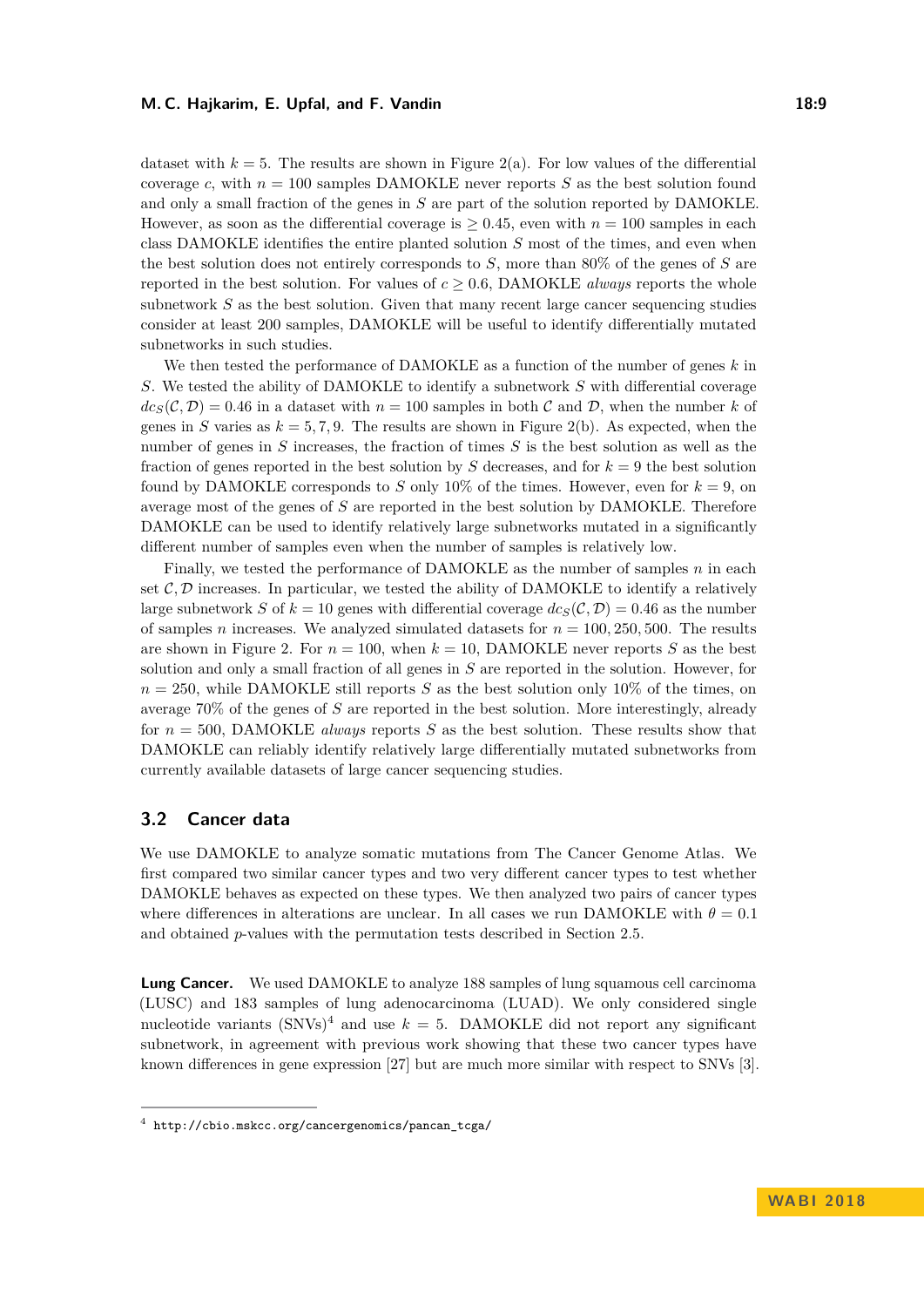<span id="page-9-2"></span>

**Figure 3** Results of DAMOKLE analysis of esophagus tumours and stomach tumours and of diffuse gliomas. (a) Subnetwork *S* with significant (*p <* 0*.*02) differential coverage in esophagus tumours vs stomach tumours (interactions from HINT+HI2012 network). (b) Fractions of samples with mutations in genes of *S* in esophagus tumours and in stomach tumours. c) Subnetwork *S* with significant  $(p<0.01)$  differential coverage in LGG samples vs GBM samples (interactions from HINT+HI2012 network). (d) Fractions of samples with mutations in genes of *S* in LGG samples and GBM samples.

**Colorectal vs Ovarian Cancer.** We used DAMOKLE to analyze 456 samples of colorectal adenocarcinoma (COADREAD) and 496 samples of ovarian serous cystadenocarcinoma (OV) using only SNVs<sup>[5](#page-9-0)</sup>. For  $k = 5$ , DAMOKLE identifies the significant ( $p < 0.01$  according to both tests in Section [2.5\)](#page-6-1) subnetwork APC, CTNNB1, FBXO30, SMAD4, SYNE1 with differential coverage 0*.*81 in COADREAD w.r.t. OV. APC, CTNNB1, and SMAD4 are members of the WNT signaling and TFG-*β* signaling pathways, known to be involved in COADREAD [\[21\]](#page-12-13). The high differential coverage of the subnetwork is in accordance with COADREAD being altered mostly by SNVs and OV being altered mostly by copy number aberrations (CNAs) [\[6\]](#page-11-11).

**Esophagus-Stomach Cancer.** We analyzed SNVs and CNAs in 171 samples of esophagus cancer and in 347 samples of stomach cancer  $[22]$ .<sup>[6](#page-9-1)</sup> The number of mutations in the two sets is not significantly different (t-test  $p = 0.16$ ). We first considered single genes, identifying TP53 with high (*>* 0*.*5) differential coverage between the two cancer types. Alterations in TP53 have then be removed for the subsequent DAMOKLE analysis. We run DAMOKLE with  $k = 4$  with C being the set of stomach tumours and D being the set of esophagus tumours. DAMOKLE identifies the significant  $(p < 0.01$  for both tests in Section [2.5\)](#page-6-1) subnetwork  $S = \{ACTL6A, ARID1A, BRD8, SMARCB1\}$  with differential coverage 0.26 (Figure [3a](#page-9-2)-b). Such subnetwork is not reported as differentially mutated in the TCGA publication comparing the two cancer types [\[22\]](#page-12-11). BRD8 is only the top-16 gene by differential coverage, while ACTL6 and SMARCB1 are not among the top-2000 genes by differential coverage. ACTL6A, ARID1A, and SMARCB1 are all members of the chromatin organization machinery, recently associated with cancer [\[25,](#page-12-14) [19\]](#page-12-15). We compared the results obtained by DAMOKLE with the results obtained by HotNet2 [\[18\]](#page-12-2), a method to identify significantly mutated subnetworks, using the same mutation data and the same interaction network as input: none of the genes in *S* appeared in significant subnetworks reported by HotNet2.

<span id="page-9-0"></span> $^5$  [http://cbio.mskcc.org/cancergenomics/pancan\\_tcga/](http://cbio.mskcc.org/cancergenomics/pancan_tcga/)

<span id="page-9-1"></span> $^6$  [http://www.cbioportal.org/study?id=stes\\_tcga\\_pub#summary](http://www.cbioportal.org/study?id=stes_tcga_pub#summary)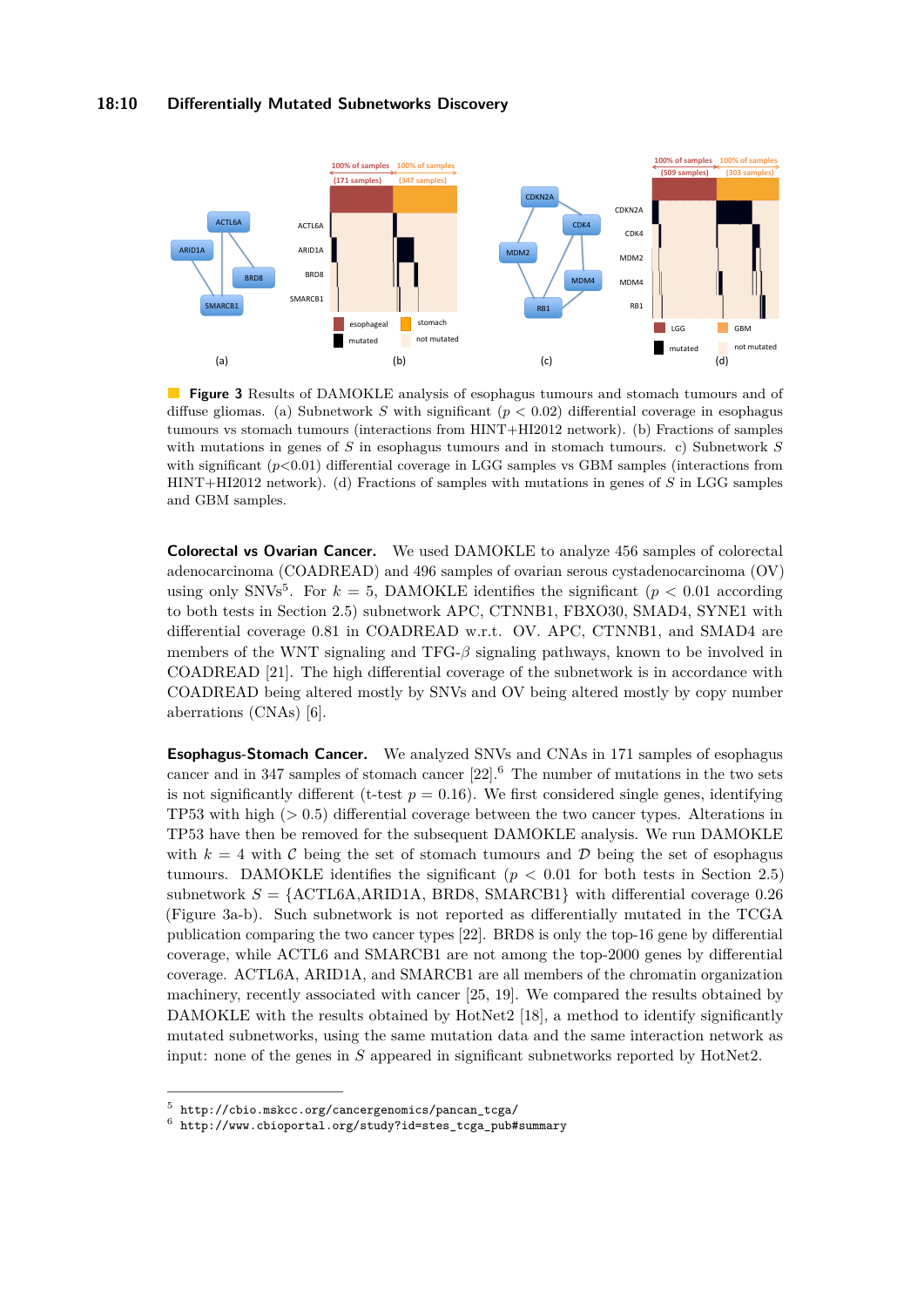#### **M. C. Hajkarim, E. Upfal, and F. Vandin 18:11** 18:11

**Diffuse Gliomas.** We analyzed single nucleotide variants (SNVs) and copy number aberrations (CNAs) in 509 samples of lower grade glioma (LGG) and in 303 samples of glioblastoma multiforme (GBM).<sup>[7](#page-10-0)</sup> We considered nonsilent SNVs, short indels, and CNAs. We removed from the analysis genes with *<* 6 mutations in both classes. By single gene analysis we identified IDH1 with high  $(>0.5)$  differential coverage, and removed alterations in such gene for the DAMOKLE analysis. We run DAMOKLE with  $k = 5$  with C being the set of GBM samples and  $D$  being the set of LGG samples. The number of mutations in  $C$  and in  $D$  is not significantly different (t-test  $p = 0.1$ ). DAMOKLE identifies the significant ( $p < 0.01$ ) for both tests in Section [2.5\)](#page-6-1) subnetwork  $S = \{CDKN2A, CDK4, MDM2, MDM4, RB1\}$ (Figure [3c](#page-9-2)-d). All genes in *S* are members of the p53 pathway or of the RB pathway, well known glioma cancer pathways [\[31\]](#page-12-16).

Interestingly, [\[2\]](#page-11-12) did not report any subnetwork with significant difference in mutations among LGG and GBM samples. CDK4, MDM2, MDM4, and RB1 do not appear among the top-45 genes by differential coverage. We compared the results obtained by DAMOKLE with the results obtained by HotNet2. Of the genes in our subnetwork, only CDK4 and CDKN2A are reported in a significantly mutated subnetwork  $(p < 0.05)$  obtained by HotNet2 analyzing  $D$  but not analyzing C, while MDM2, MDM4, and RB1 are not reported in any significant subnetwork obtained by HotNet2.

# **4 Conclusion**

In this work we study the problem of finding subnetworks of a large interaction network with significant difference in mutation frequency in two sets of cancer samples. This problem is extremely important to identify mutated mechanisms that are specific to a cancer (sub)type as well as for the identification of mechanisms related to clinical features (e.g., response to therapy). We provide a formal definition of the problem and show that the associated computational problem is NP-hard. We design, analyze, implement, and test a simple and efficient algorithm, DAMOKLE, which we prove identifies significant subnetworks when enough data from a reasonable generative model for cancer mutations is provided. Our results also show that the subnetworks identified by DAMOKLE cannot be identified by methods not designed for the *comparative* analysis of mutations in two sets of samples. We tested DAMOKLE on simulated and real data. The results on simulated data show that DAMOKLE identifies significant subnetworks with currently available sample size. The results on two large cancer datasets, each comprising genome-wide measurements of DNA mutations in two cancer subtypes, shows that DAMOKLE identifies subnetworks that are not found by methods not designed for the *comparative* analysis of mutations in two sets of samples.

While we provide a first method for the differential analysis of cohorts of cancer samples, several research directions remain. First, differences in the frequency of mutation of a subnetwork in two sets of cancer cohorts may be due to external (or hidden) variables, as for example the mutation rate of each cohort. While at the moment we ensure before running the analysis that no significant difference in mutation rate is present between the two sets, performing the analysis while correcting for possible differences in such confounding variable or in others would greatly expand the applicability of our method. Second, different types of mutation patterns (e.g., mutual exclusivity) among two set of samples could be explored

<span id="page-10-0"></span><sup>7</sup> [https://media.githubusercontent.com/media/cBioPortal/datahub/master/public/lgggbm\\_tcga\\_](https://media.githubusercontent.com/media/cBioPortal/datahub/master/public/lgggbm_tcga_pub.tar.gz) [pub.tar.gz](https://media.githubusercontent.com/media/cBioPortal/datahub/master/public/lgggbm_tcga_pub.tar.gz)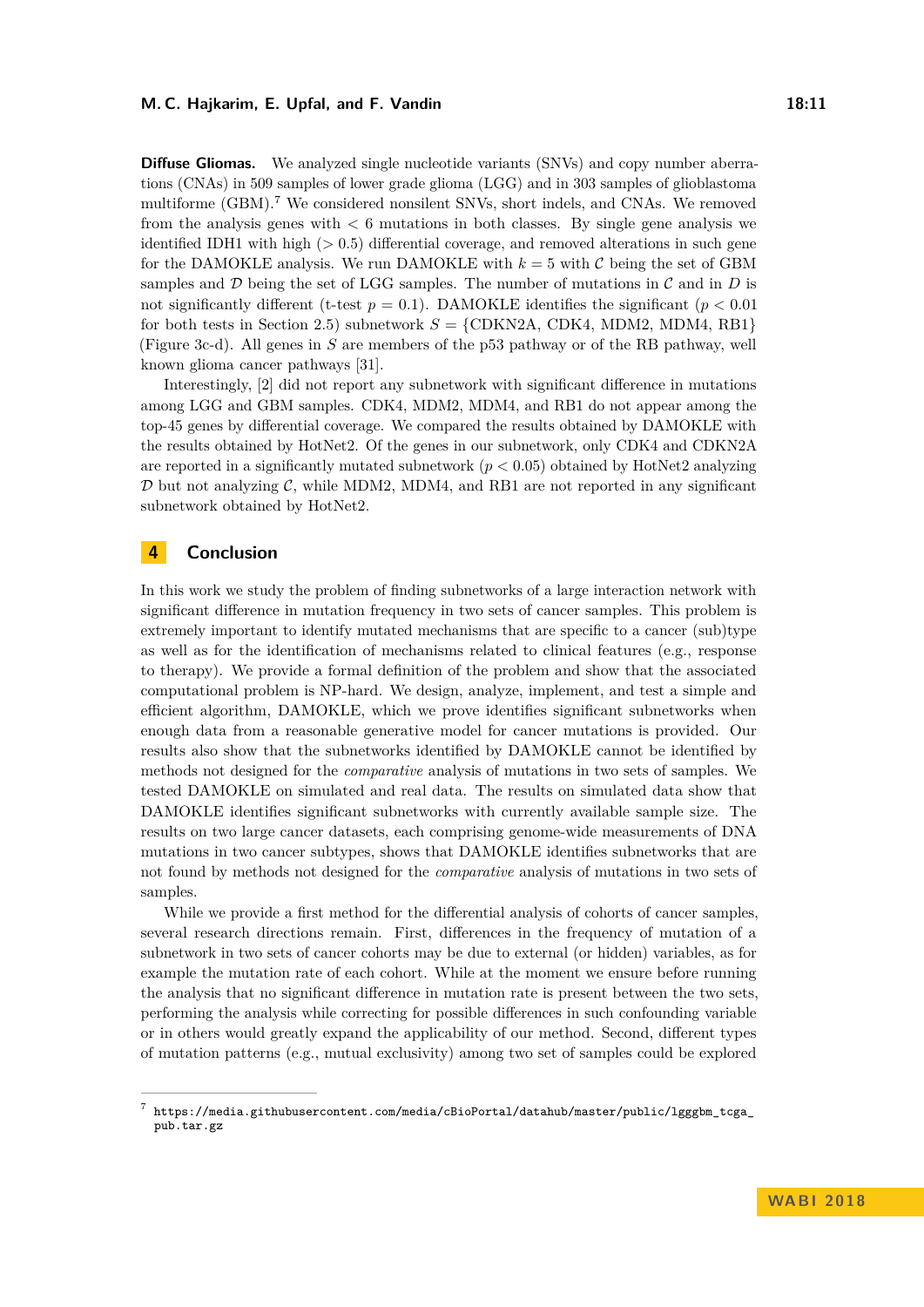### **18:12 Differentially Mutated Subnetworks Discovery**

(e.g., extending the method proposed in [\[1\]](#page-11-13)). Third, the inclusion of additional types of measurements, as for example gene expression, may improve the power of our method. Fourth, the inclusion of noncoding variants in the analysis may provide additional information to be leveraged to assess the significance of subnetworks.

#### **References**

- <span id="page-11-13"></span>**1** Rebecca Sarto Basso, Dorit S Hochbaum, and Fabio Vandin. Efficient algorithms to discover alterations with complementary functional association in cancer. *arXiv preprint arXiv:1803.09721*, 2018.
- <span id="page-11-12"></span>**2** Michele Ceccarelli, Floris P Barthel, Tathiane M Malta, Thais S Sabedot, Sofie R Salama, Bradley A Murray, Olena Morozova, Yulia Newton, Amie Radenbaugh, Stefano M Pagnotta, et al. Molecular profiling reveals biologically discrete subsets and pathways of progression in diffuse glioma. *Cell*, 164(3):550–563, 2016.
- <span id="page-11-10"></span>**3** Fengju Chen, Yiqun Zhang, Edwin Parra, Jaime Rodriguez, Carmen Behrens, Rehan Akbani, Yiling Lu, JM Kurie, Don L Gibbons, Gordon B Mills, et al. Multiplatform-based molecular subtypes of non-small-cell lung cancer. *Oncogene*, 36(10):1384, 2017.
- <span id="page-11-7"></span>**4** Ara Cho, Jung Eun Shim, Eiru Kim, Fran Supek, Ben Lehner, and Insuk Lee. Muffinn: cancer gene discovery via network analysis of somatic mutation data. *Genome biology*, 17(1):129, 2016.
- <span id="page-11-6"></span>**5** Giovanni Ciriello, Ethan Cerami, Chris Sander, and Nikolaus Schultz. Mutual exclusivity analysis identifies oncogenic network modules. *Genome research*, 22(2):398–406, 2012.
- <span id="page-11-11"></span>**6** Giovanni Ciriello, Martin L Miller, Bülent Arman Aksoy, Yasin Senbabaoglu, Nikolaus Schultz, and Chris Sander. Emerging landscape of oncogenic signatures across human cancers. *Nature genetics*, 45(10):1127, 2013.
- <span id="page-11-3"></span>**7** Lenore Cowen, Trey Ideker, Benjamin J Raphael, and Roded Sharan. Network propagation: a universal amplifier of genetic associations. *Nature Reviews Genetics*, 2017.
- <span id="page-11-8"></span>**8** Phuong Dao, Kendric Wang, Colin Collins, Martin Ester, Anna Lapuk, and S Cenk Sahinalp. Optimally discriminative subnetwork markers predict response to chemotherapy. *Bioinformatics*, 27(13):i205–i213, 2011.
- <span id="page-11-9"></span>**9** Jishnu Das and Haiyuan Yu. Hint: High-quality protein interactomes and their applications in understanding human disease. *BMC Syst Biol*, 6:92, 2012. [doi:10.1186/](http://dx.doi.org/10.1186/1752-0509-6-92) [1752-0509-6-92](http://dx.doi.org/10.1186/1752-0509-6-92).
- <span id="page-11-0"></span>**10** Levi A Garraway and Eric S Lander. Lessons from the cancer genome. *Cell*, 153(1):17–37, Mar 2013. [doi:10.1016/j.cell.2013.03.002](http://dx.doi.org/10.1016/j.cell.2013.03.002).
- <span id="page-11-4"></span>**11** Katherine A Hoadley, Christina Yau, Denise M Wolf, Andrew D Cherniack, David Tamborero, Sam Ng, Max DM Leiserson, Beifang Niu, Michael D McLellan, Vladislav Uzunangelov, et al. Multiplatform analysis of 12 cancer types reveals molecular classification within and across tissues of origin. *Cell*, 158(4):929–944, 2014.
- <span id="page-11-1"></span>**12** Matan Hofree, John P Shen, Hannah Carter, Andrew Gross, and Trey Ideker. Networkbased stratification of tumor mutations. *Nat Methods*, 10(11):1108–15, Nov 2013. [doi:](http://dx.doi.org/10.1038/nmeth.2651) [10.1038/nmeth.2651](http://dx.doi.org/10.1038/nmeth.2651).
- <span id="page-11-2"></span>**13** Borislav H Hristov and Mona Singh. Network-based coverage of mutational profiles reveals cancer genes. *arXiv preprint arXiv:1704.08544*, 2017.
- <span id="page-11-5"></span>**14** Cyriac Kandoth, Michael D McLellan, Fabio Vandin, Kai Ye, Beifang Niu, Charles Lu, Mingchao Xie, Qunyuan Zhang, Joshua F McMichael, Matthew A Wyczalkowski, Mark D M Leiserson, Christopher A Miller, John S Welch, Matthew J Walter, Michael C Wendl, Timothy J Ley, Richard K Wilson, Benjamin J Raphael, and Li Ding. Mutational landscape and significance across 12 major cancer types. *Nature*, 502(7471):333–9, Oct 2013. [doi:](http://dx.doi.org/10.1038/nature12634) [10.1038/nature12634](http://dx.doi.org/10.1038/nature12634).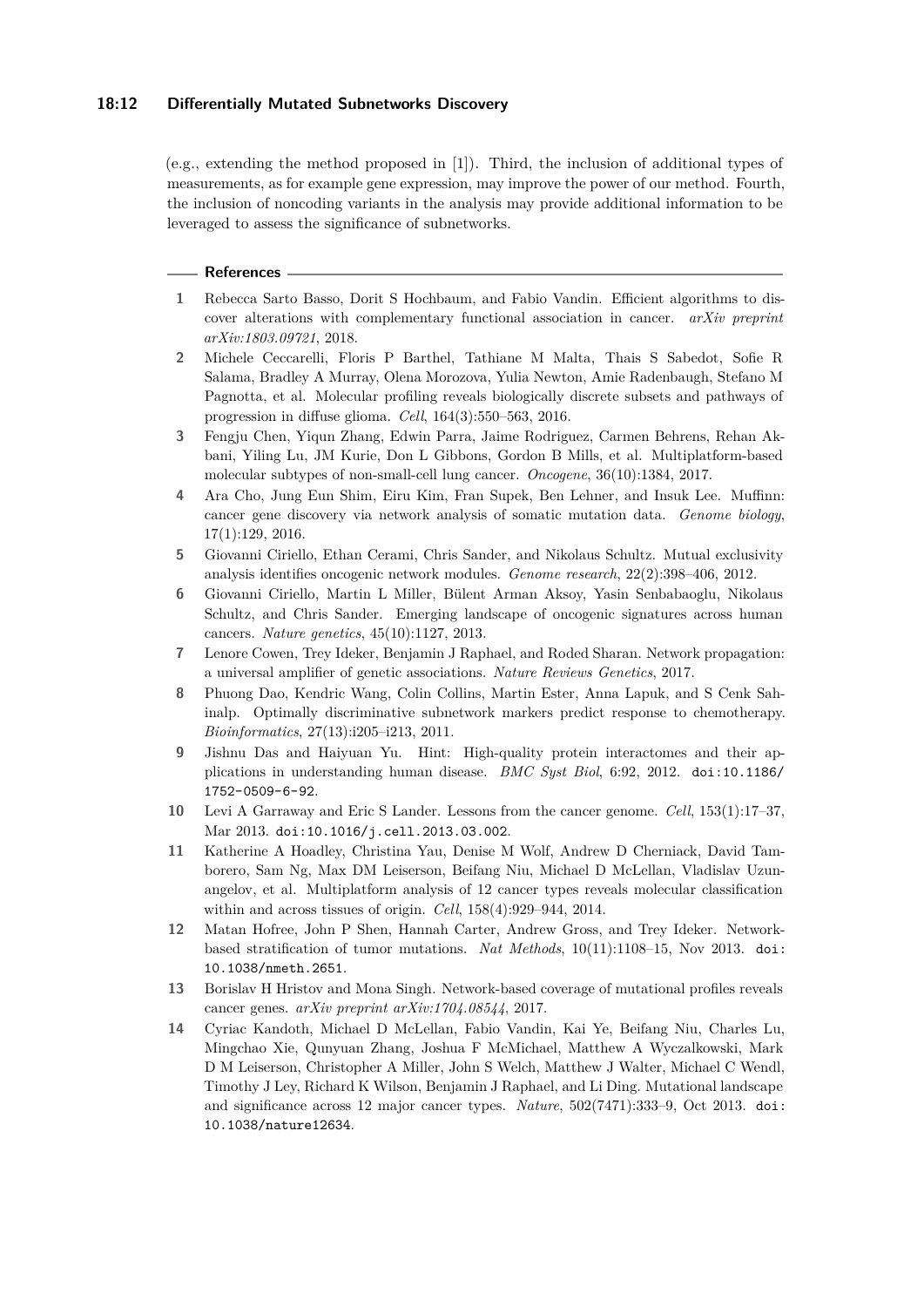#### **M. C. Hajkarim, E. Upfal, and F. Vandin 18:13**

- <span id="page-12-10"></span>**15** Shinuk Kim, Mark Kon, and Charles DeLisi. Pathway-based classification of cancer subtypes. *Biology direct*, 7(1):21, 2012.
- <span id="page-12-6"></span>**16** Yoo-Ah Kim, Dong-Yeon Cho, Phuong Dao, and Teresa M Przytycka. Memcover: integrated analysis of mutual exclusivity and functional network reveals dysregulated pathways across multiple cancer types. *Bioinformatics*, 31(12):i284–i292, 2015.
- <span id="page-12-8"></span>**17** Marine Le Morvan, Andrei Zinovyev, and Jean-Philippe Vert. Netnorm: capturing cancerrelevant information in somatic exome mutation data with gene networks for cancer stratification and prognosis. *PLoS computational biology*, 13(6):e1005573, 2017.
- <span id="page-12-2"></span>**18** Mark D M Leiserson, Fabio Vandin, Hsin-Ta Wu, Jason R Dobson, Jonathan V Eldridge, Jacob L Thomas, Alexandra Papoutsaki, Younhun Kim, Beifang Niu, Michael McLellan, Michael S Lawrence, Abel Gonzalez-Perez, David Tamborero, Yuwei Cheng, Gregory A Ryslik, Nuria Lopez-Bigas, Gad Getz, Li Ding, and Benjamin J Raphael. Pan-cancer network analysis identifies combinations of rare somatic mutations across pathways and protein complexes. *Nat Genet*, 47(2):106–14, Feb 2015. [doi:10.1038/ng.3168](http://dx.doi.org/10.1038/ng.3168).
- <span id="page-12-15"></span>**19** Chao Lu and C David Allis. Swi/snf complex in cancer. *Nature genetics*, 49(2):178–179, 2017.
- <span id="page-12-9"></span>**20** Raghvendra Mall, Luigi Cerulo, Halima Bensmail, Antonio Iavarone, and Michele Ceccarelli. Detection of statistically significant network changes in complex biological networks. *BMC systems biology*, 11(1):32, 2017.
- <span id="page-12-13"></span>**21** Cancer Genome Atlas Network et al. Comprehensive molecular characterization of human colon and rectal cancer. *Nature*, 487(7407):330, 2012.
- <span id="page-12-11"></span>**22** Cancer Genome Atlas Research Network et al. Integrated genomic characterization of oesophageal carcinoma. *Nature*, 541(7636):169–175, 2017.
- <span id="page-12-0"></span>**23** Cancer Genome Atlas Research Network et al. Integrated genomic characterization of pancreatic ductal adenocarcinoma. *Cancer cell*, 32(2):185, 2017.
- <span id="page-12-7"></span>**24** Sergio Pulido-Tamayo, Bram Weytjens, Dries De Maeyer, and Kathleen Marchal. Ssa-me detection of cancer driver genes using mutual exclusivity by small subnetwork analysis. *Scientific reports*, 6, 2016.
- <span id="page-12-14"></span>**25** Srinivas Vinod Saladi, Kenneth Ross, Mihriban Karaayvaz, Purushothama R Tata, Hongmei Mou, Jayaraj Rajagopal, Sridhar Ramaswamy, and Leif W Ellisen. Actl6a is coamplified with p63 in squamous cell carcinoma to drive yap activation, regenerative proliferation, and poor prognosis. *Cancer cell*, 31(1):35–49, 2017.
- <span id="page-12-3"></span>**26** Raunak Shrestha, Ermin Hodzic, Thomas Sauerwald, Phuong Dao, Kendric Wang, Jake Yeung, Shawn Anderson, Fabio Vandin, Gholamreza Haffari, Colin C Collins, et al. Hit'ndrive: patient-specific multidriver gene prioritization for precision oncology. *Genome research*, 27(9):1573–1588, 2017.
- <span id="page-12-12"></span>**27** Fenghao Sun, Xiaodong Yang, Yulin Jin, Li Chen, Lin Wang, Mengkun Shi, Cheng Zhan, Yu Shi, and Qun Wang. Bioinformatics analyses of the differences between lung adenocarcinoma and squamous cell carcinoma using the cancer genome atlas expression data. *Molecular medicine reports*, 16(1):609–616, 2017.
- <span id="page-12-1"></span>**28** Fabio Vandin. Computational methods for characterizing cancer mutational heterogeneity. *Frontiers in genetics*, 8:83, 2017.
- <span id="page-12-5"></span>**29** Fabio Vandin, Eli Upfal, and Benjamin J Raphael. Algorithms for detecting significantly mutated pathways in cancer. *Journal of Computational Biology*, 18(3):507–522, 2011.
- <span id="page-12-4"></span>**30** Charles J Vaske, Stephen C Benz, J Zachary Sanborn, Dent Earl, Christopher Szeto, Jingchun Zhu, David Haussler, and Joshua M Stuart. Inference of patient-specific pathway activities from multi-dimensional cancer genomics data using paradigm. *Bioinformatics*, 26(12):i237–i245, 2010.
- <span id="page-12-16"></span>**31** Bert Vogelstein and Kenneth W Kinzler. Cancer genes and the pathways they control. *Nature medicine*, 10(8):789–799, 2004.